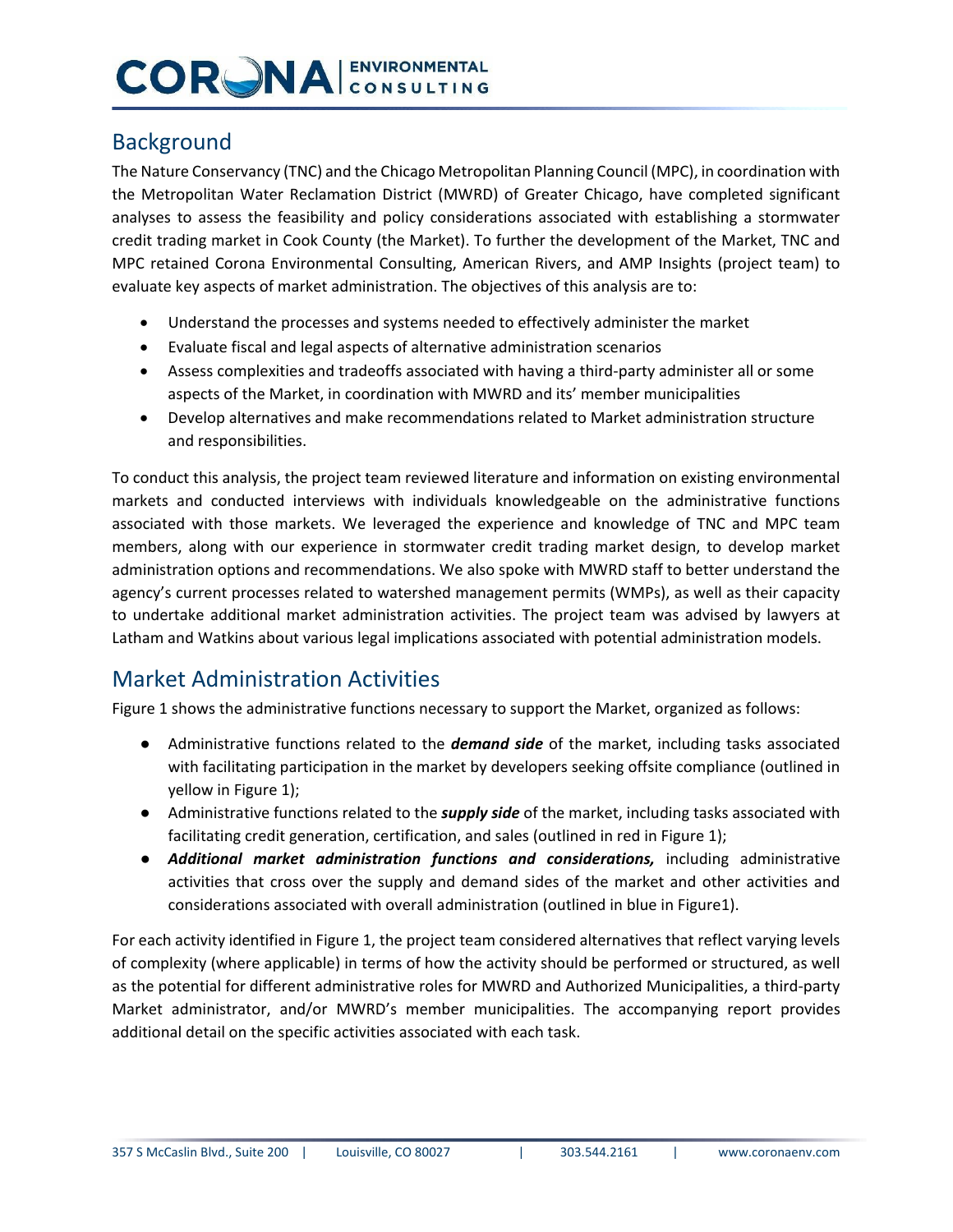

#### *Figure 1. Overview of administrative processes for Market*

a). SCM – Stormwater control measure, commonly referred to as stormwater best management practice (BMP); b). ILF - in-lieu fee, offers developers the option to pay a fee to MWRD (or designated party) in lieu of purchasing credits; c). WMP – watershed management permit – all stormwater control measures (SCMs, including onsite and offsite require a WMP from MWRD; d). SWMP – stormwater management plan, developers and credit-generators need to submit a SWMP with their WMP application. SWMP details the design and construction of SCMs; e. Purchase guarantee program is a form of market incentive intended to provide certainty to potential credit generators where MWRD or designated party serves as the buyer of last resort for credits.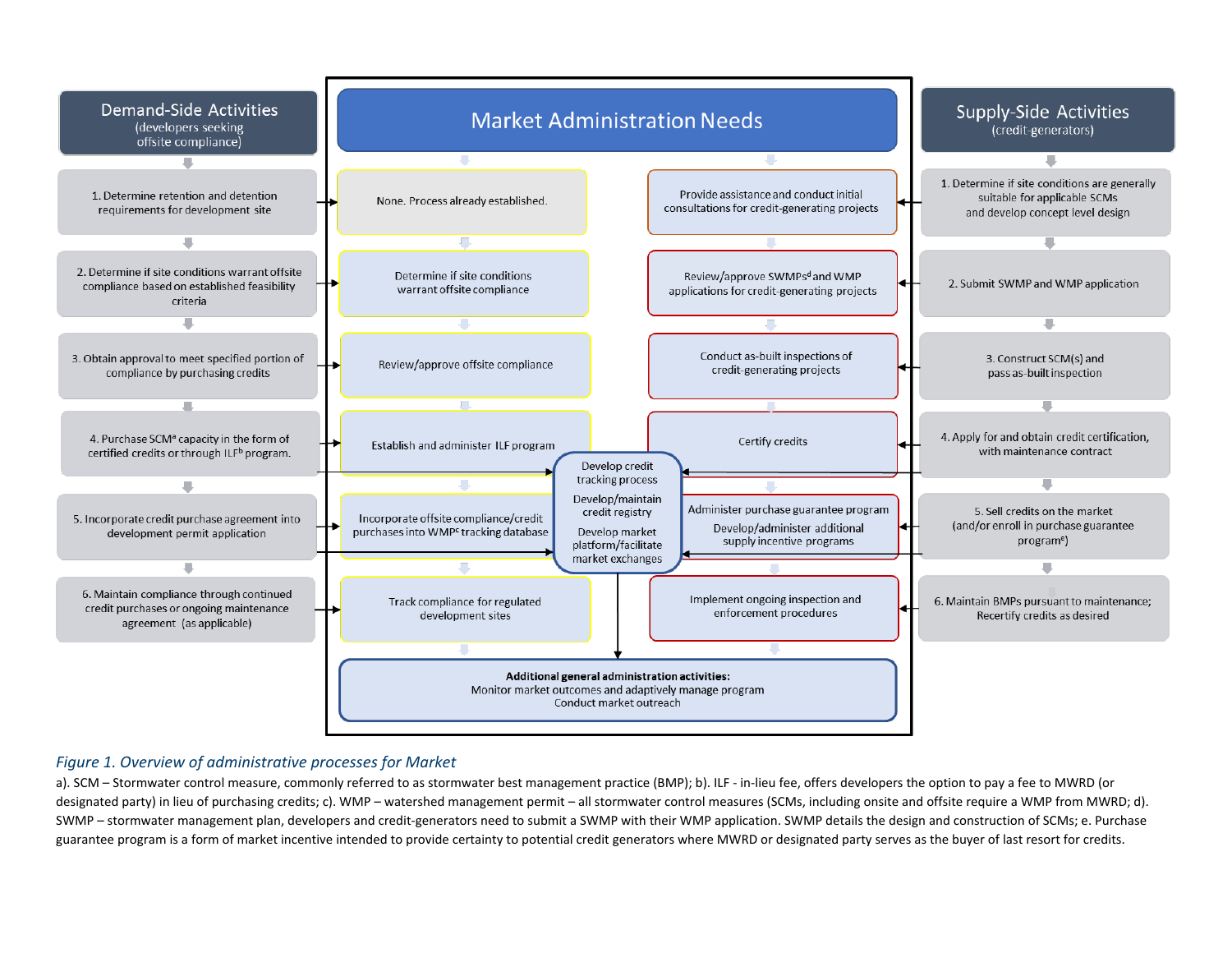## **CORGNA** ENVIRONMENTAL

### Key Findings and Recommendations

The project team's analysis of Market administration needs and options reveals that many of the tasks necessary to support a functioning market are already conducted by  $MWRD<sup>1</sup>$  $MWRD<sup>1</sup>$  $MWRD<sup>1</sup>$  as part of the existing Watershed Management Permit (WMP) approval/issuance process and/or are closely related to current District functions. Many of these tasks must be retained by MWRD because they cannot legally be delegated to a third-party. This includes tasks related to WMP review, approval, and compliance enforcement. As described below, there are additional administrative functions that could feasibility be undertaken by a third-party administrator and/or with support from member municipalities.

### Tasks required or recommended for MWRD/Authorized Municipalities

On the demand side of the market there are several administrative tasks that only the District can perform, including:

- Establish criteria and define site constraints that allow developers to seek offsite compliance.
- Develop processes for reviewing and approving offsite compliance for developers, as well as for tracking offsite compliance within existing WMP database.
- Take appropriate enforcement actions if developers fail to purchase credits.

In addition, the project team recommends that MWRD implement and administer an in-lieu fee program. This is a critical component of the Market because it provides certainty to buyers that an offsite compliance option will be available and serves as the Market ceiling price for credits. MWRD has the expertise to perform this task in house; requiring a third party to establish this capacity for a program that would not be highly utilized could result in unnecessary cost inefficiencies.

On the supply side, the District's Watershed Management Ordinance (WMO) requires all creditgenerating projects to obtain a WMP. As such, there are two functions that MWRD will be required to perform:

- Review and approve WMP applications for credit-generating projects
- Conduct final/as-built inspections of credit-generating projects

While not necessarily legally required, the project team recommends that MWRD serve as the agency that officially certifies credits associated with supply projects. Credits must be officially certified before they can be sold on the Market and only after a project has passed final inspection. As a contingency of credit certification, credit generators must commit to maintaining their stormwater control measure (SCM) by signing a maintenance agreement. Because MWRD must retain enforcement authority for creditgenerating projects, it makes sense for the agency to sign off on the maintenance agreement and to certify credits as part of this process.

#### Tasks that could be undertaken by third-party administrator

There are additional administrative functions associated with the Market that could be accomplished by MWRD through the establishment of an "in-house" program. This option would require the District to devote sufficient and focused funding, staff, and programmatic leadership to develop new capacities and

<span id="page-2-0"></span> <sup>1</sup>The 14 Authorized Municipalities within MWRD service area have authority to implement WMP-related functions. Roles identified for MWRD also apply to Authorized Municipalities.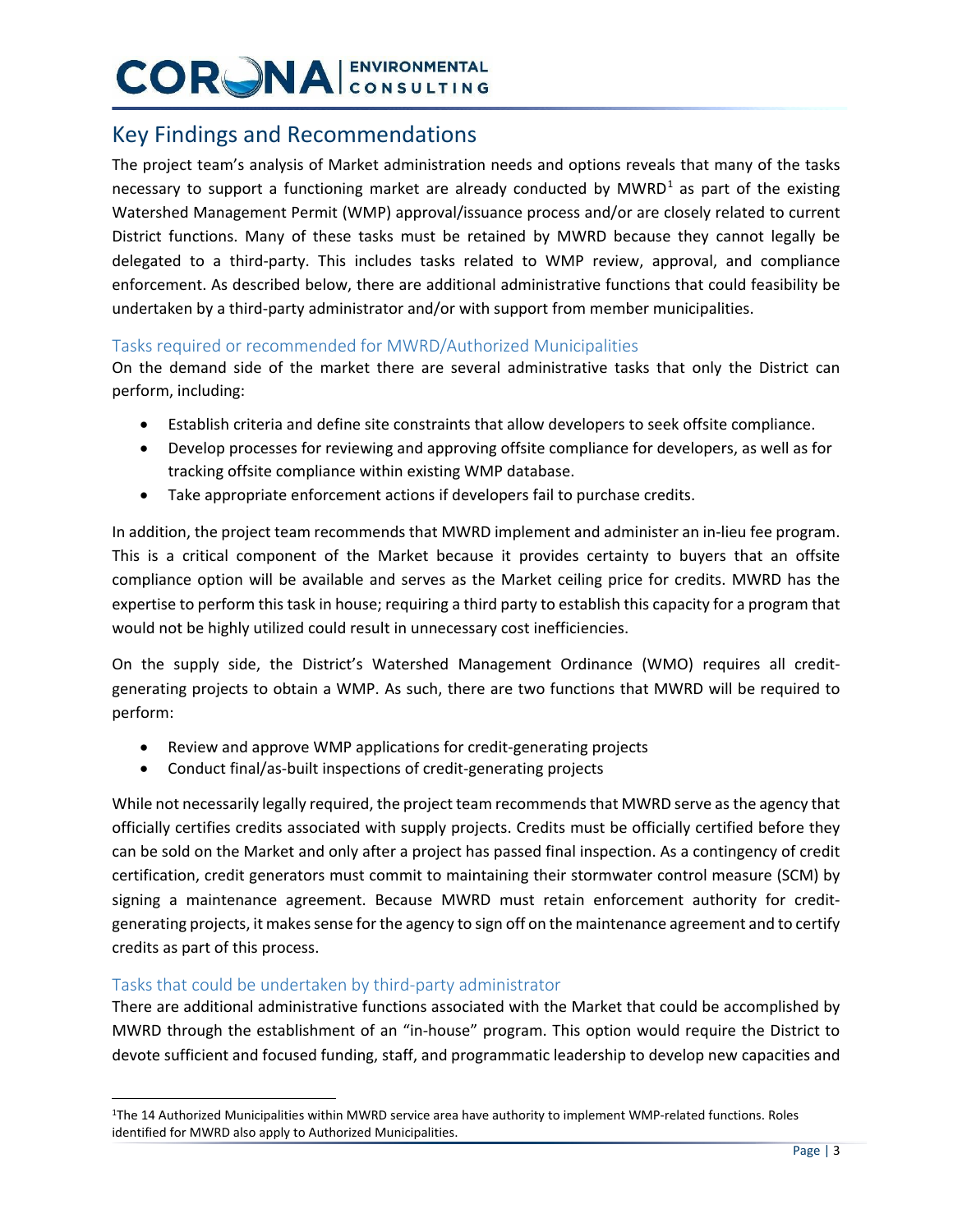## **CORNA ENVIRONMENTAL**

expand existing ones. Alternatively, these functions could be undertaken by a third-party under contract to the District. This includes activities related to developing and implementing a credit tracking process and developing and maintaining a credit registry and market exchange platform. As described in more detail in the accompanying report, these activities require the development of a comprehensive database and online Market platform, and related expertise. If a third-party administrator takes on these tasks, program staff will need to work closely with MWRD staff to develop and maintain necessary data-sharing functions. Additional activities that could be undertaken by a third party, include:

- Provide pre-application technical assistance and consultations to potential credit-generators
- Track on-going compliance of credit-purchasing development projects
- Manage self-reported inspection process for credit-generating projects, conduct any necessary follow up inspections, and notify MWRD of non-compliance issues
- Administer a purchase guarantee program and other supply-side incentive programs
- Monitor market outcomes and adaptively manage program
- Conduct Market outreach activities related to fostering both Market supply and demand.

#### Role of member municipalities

As described in the accompanying report, many Market administration activities are well-suited to be supported by member municipalities based on their existing relationships with developers and the roles municipalities currently play in the WMP process. However, there is relatively little advantage to relying on MWRD's 148 member municipalities to play a large market administration role. Some municipalities within the District may face financial, staff, and cultural constraints if tasked with additional administration roles. More importantly, the interests of managing a consistent market across the six watersheds within MWRD's service area suggest that division of Market administration across multiple municipalities would give rise to avoidable complications and problems.

#### **Conclusions**

The project team's analysis identifies the administrative tasks necessary to support a functioning stormwater credit trading program in Cook County. MWRD will need to play an essential role in many of these tasks; however, our finding is that the Market could be effectively administered through a partnership between MWRD and a third-party administrator. A third-party administrator would provide cost-effective support, augment MWRD's expertise in specific areas, reduce MWRD's administrative burden, and provide a centralized administrative function that coordinates activities across MWRD's member municipalities and watersheds. Table 1 provides a visual representation of the potential role that MWRD, a third-party administrator, and member municipalities could play in Market administration.

Further, there are several activities that need to occur to get the Market up and running. As a first step, MWRD will need to evaluate which administrative tasks it wants to conduct in-house and which tasks it plans to contract to a third-party. A precursor to establishing the market is to develop clear criteria for developers to determine whether they can meet stormwater management requirements through offsite compliance and to establish an offsite compliance review process. While the infrastructure for tracking credits and conducting market exchanges needs to be in place at the outset of the market, the complexity of these systems can evolve over time. Programs related to Market outreach and incentives can also change and develop as the Market matures.